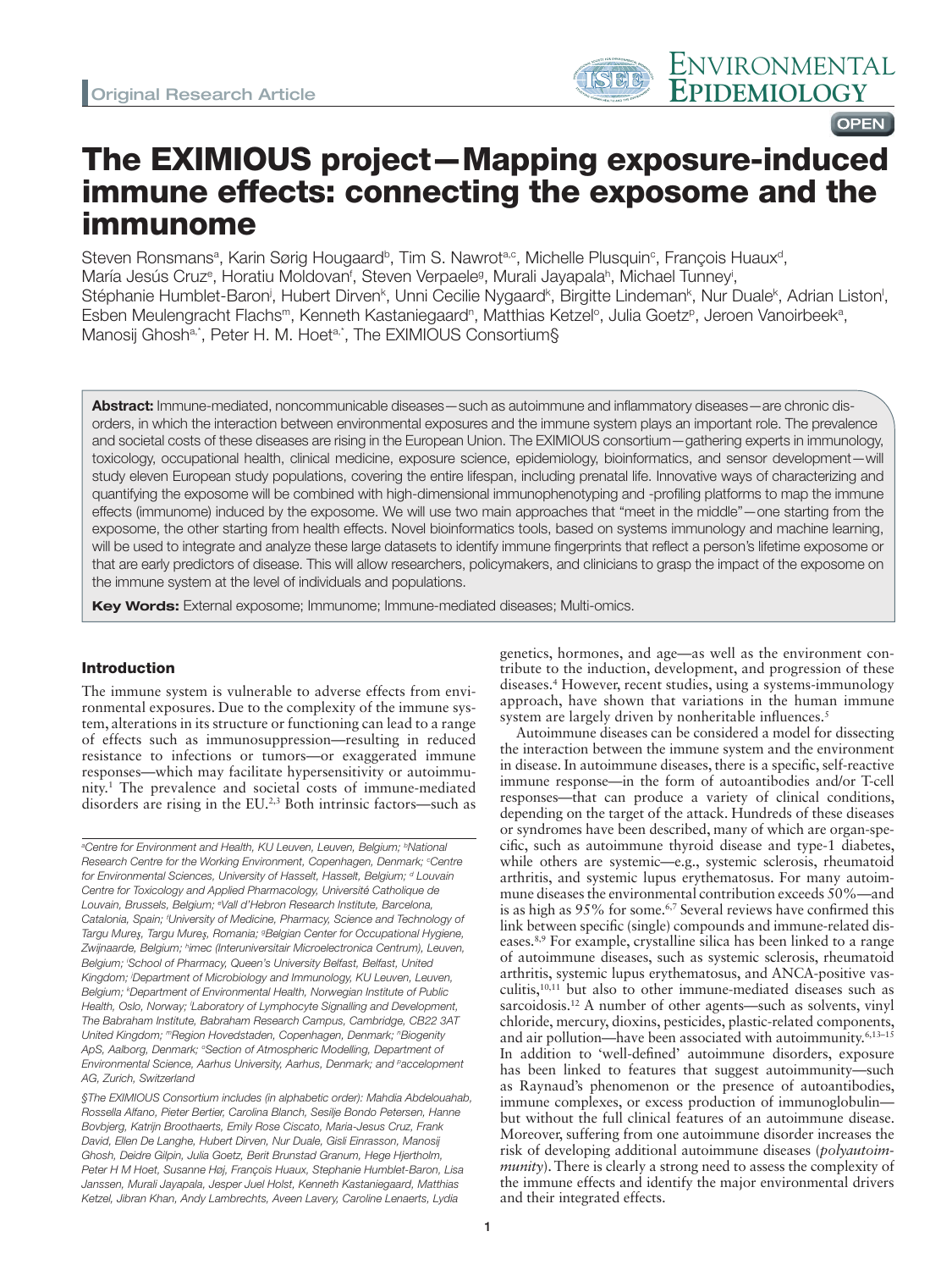Another group of immune-mediated conditions that have been associated with occupational and environmental exposures are granulomatous diseases, characterized by the development of the focal aggregation of immune cells. In hypersensitivity pneumonitis (HP), granulomas are formed in the lung; in sarcoidosis, they can form in any organ. There is considerable evidence to support the idea that HP and sarcoidosis arise, in genetically susceptible hosts, due to exposure to one or several antigen(s); in HP mainly small organic particles, such as fungi and avian proteins, in sarcoidosis presumably (a combination of) organic and mineral dust particles.16

In recent years, the concept of the *exposome* has gained traction, referring to the totality of environmental and occupational exposures from conception onwards.17,18 Although the concept is theoretically sound, our ability to measure past exposures is limited. Moreover, measuring each agent to which a person has been exposed throughout the entire life course is not feasible at present nor in the near future. Nevertheless, the exposome concept offers an interesting framework. In the EXIMIOUS project [\(https://www.eximious-h2020.eu/\)](https://www.eximious-h2020.eu/), we strive to assess multiple and combined exposures in a range of different study populations [\(https://www.eximious-h2020.eu/cohorts/\)](https://www.eximious-h2020.eu/cohorts/) including general population and birth cohorts (four, Table 1), populations with occupational exposure (three, Table 1) and disease populations (five, Table 1). Furthermore, we will study immune-mediated diseases as a variety of disease phenotypes resulting from different combinations of gene–environment interactions, where some combinations of genes and environmental exposures can lead to certain disease phenotypes, while others might not (see Figure 1). These diseases can be considered to constitute only the "tip of the iceberg" of a spectrum of immune effects—the *immunome*. Mapping these immune effects will allow us to detect the early immune effects of exposure.<sup>11,19,20</sup> Our consortium—gathering experts in immunology, toxicology, clinical medicine, exposure science, epidemiology, bioinformatics, and sensor development—will bring about a new way of assessing the human exposome by linking ways of characterizing and quantifying multiple and combined environmental and occupational exposures with high-dimensional immunophenotyping

*Lepecuchel, Birgitte Lindeman, Adrian Liston, Louis Loeb, Anne Mette Madsen, Gilles Mertens, Esben Meulengracht Flachs, Horatiu Moldovan, Jeanette Mueller, Xavier Muñoz, Tim S Nawrot, Annie Ndaya-Kabundi, Unni Cecilie Nygaard, Peter Olah, Michelle Plusquin, Carlos Roca, Steven Ronsmans, Camilla Sandal Sejbæk, Cheryl Smythe, Karin Sørig Hougaard, Nina Storvik, Nicoleta Suciu, Andreas Tang, Michael Tunney, Pil Uthaug Rasmussen, Jeroen Vanoirbeek, Pieter Vermeir, Patricia Vernimme, Steven Verpaele, Ulla Vogel, Nini Winther, Jonas Yserbyt.*

*S.V. is the legal representative of STEVOH BV. STEVOH BV has been appointed as Managing director of the non-profit organisation BeCOH. S.V. works for the Nickel Institute, a global association of primary nickel producers. S.V. also works as external industrial hygiene consultant for many companies and associations in the context of the NEPSI, European Network for Silica. The views expressed are entirely those of the authors and do not necessarily reflect the Nickel Institute or NEPSI policy. All remaining authors declare that they have no conflicts of interest with regard to the content of this report.*

*\*Corresponding author. Address: Centre for Environment and Health, KU Leuven, Herestraat 49, B-3000 Leuven, Belgium. E-mail: peter.hoet@kuleuven.be (Peter H. M. Hoet).*

*Copyright © 2022 The Authors. Published by Wolters Kluwer Health, Inc. on behalf of The Environmental Epidemiology. All rights reserved. This is an open-access article distributed under the terms of the [Creative Commons](http://creativecommons.org/licenses/by-nc-nd/4.0/)  [Attribution-Non Commercial-No Derivatives License 4.0 \(CCBY-NC-ND\),](http://creativecommons.org/licenses/by-nc-nd/4.0/) where it is permissible to download and share the work provided it is properly cited. The work cannot be changed in any way or used commercially without permission from the journal.*

*Environmental Epidemiology (2022) 6:e193*

*Received: 7 July 2020; Accepted 27 December 2021 Published online 1 February 2022*

*DOI: 10.1097/EE9.0000000000000193*

and -profiling platforms to map the early immune effects induced by these exposures (*immunomics*).

## Project description

## *General methodology*

By combining several study populations ([https://www.eximi](https://www.eximious-h2020.eu/eximious-cohorts/)[ous-h2020.eu/cohorts/](https://www.eximious-h2020.eu/eximious-cohorts/))—covering the entire lifespan, including prenatal life and occupational settings —we will study the role of the immunome as an intermediate factor between exposome and disease. We will use two main approaches that 'meet in the middle21—one starting from the exposome, the other starting from health effects (Figure 2). In general population, birth and occupational study populations, we first determine the exposome and then advance to search for immune fingerprints that reflect exposure. In the disease cohorts, we start from health effects, and next, we search for immune fingerprints reflecting both exposure and disease. By mapping the immunome from both directions, we aim to disentangle immune signatures reflecting a person's lifetime exposure and immune signatures reflecting exposure-induced disease. To analyze these data, new approaches will be developed using systems immunology and machine learning.

#### Which populations are included in the project?

#### *General population and birth cohorts*

LifeLines cohort study<sup>22</sup> is a large, three-generation prospective study and biobank in the Netherlands, starting in 2006 with at least 10 years of follow-up. It aims to understand healthy aging in the 21<sup>st</sup> century. A nested case-control approach will be applied that guarantees the prospective dimension of the study samples. We will select approximately 300 patients diagnosed with rheumatoid arthritis, 175 with systemic lupus erythematosus, 350 with type I diabetes, and 500 matched controls. To make use of the advantages of the nested design, we will perform both exposure measurements (urinary black carbon) and blood immune fingerprinting in samples that were biobanked at baseline to predict disease outcomes in alignment with temporal relations.

ENVIRonAGE (ENVIRonmental influence ON AGEing in early life) birth cohort<sup>23</sup> includes at the moment more than  $2000$ mother-child pairs in Belgium, starting in 2012 and currently still recruiting, of which more than 460 children and their mothers have been followed up between the child's age of 4 and 6. EXIMIOUS will re-invite 150 children at 8–10 years of age and their mothers. Urine and blood were and will be collected from mother and child (at birth, at 4–5 and 8–10 years) alongside questionnaires, tests of cognitive functioning, and micro- and macrovascular phenotypes to assess their cardiovascular function. Cytokine measures in umbilical cord blood collected at delivery  $(n = 750)$  will be studied in the context of both prenatal and postnatal exposures including both the external exposome (green space and residential air pollution models) and measures of the internal exposome, such as carbon load in cord blood and the children's urine. In blood from one hundred fifty 4-5-yearold children and 150 mothers entering the follow-up study, the immunome will be assessed.

 $DOC^*X$  cohort<sup>24</sup> is an extraordinary cohort including the entire Danish population, for the study of working life and health. Entirely register-based, it includes life history of residents working at least 1 year in 1970+1976–2017, i.e., approximately 6.4 million people. Validated period-specific Job Exposure Matrixes (JEMs) list levels of exposure—such as noise, UV-radiation, dust (organic/inorganic), workload, stress, and different chemicals—for each occupational group. Hospital diagnoses (ICD8/10) are retrieved from the nationwide Danish National Patient Register.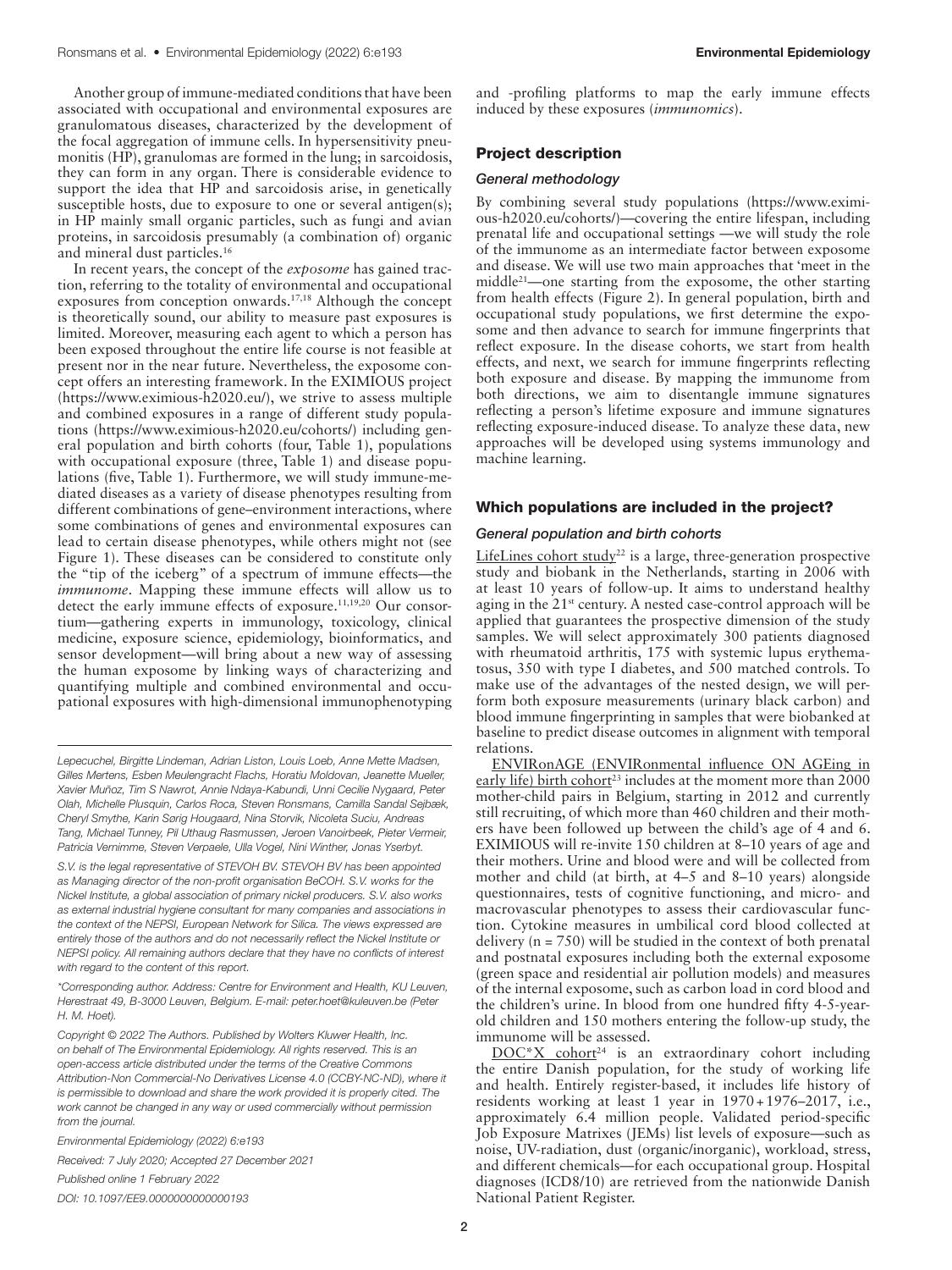# Table 1.

#### Overview of study populations included in the EXIMIOUS project

|                                      |                                                                                                                                         | <b>Time course</b> |                |                 |             |
|--------------------------------------|-----------------------------------------------------------------------------------------------------------------------------------------|--------------------|----------------|-----------------|-------------|
|                                      | <b>Study Population</b>                                                                                                                 | <b>Prenatal</b>    | $0 - 18$ years | $18 - 65$ years | $>65$ years |
| General population and birth cohorts | The LifeLines Cohort<br>ENVIRonAGE<br>$DOC^*X$<br>DOC*X Generation                                                                      |                    |                |                 |             |
| Occupational                         | Waste workers<br>Park workers<br>Workers exposed to mineral dust and organic solvents                                                   |                    |                |                 |             |
| Disease                              | <b>Sarcoidosis</b><br>Hypersensitivity pneumonitis<br>Systemic Sclerosis<br>Systemic Lupus Erythematosus<br><b>Rheumatoid Arthritis</b> |                    |                |                 |             |



Figure 1. Exposome-genome-immunome interactions and immune-mediated disease [adapted from Gourley et al.<sup>20]</sup>. Some combinations of environmental exposures and immune responses induce certain disease phenotypes (depending on genomic background), while other combinations might have no effect or could be protective. CD, celiac disease; HP, hypersensitivity pneumonitis; IBD, inflammatory bowel disease; MS, multiple sclerosis; RA, rheumatoid arthritis; Sarc, sarcoidosis; SLE, systemic lupus erythematosus; SSc, systemic sclerosis; T1DM, diabetes type 1; Vasc, vasculitis.

DOC\*X Generation includes the children of all DOC\*X members with their birth and health outcomes (>1.2 million children), with follow-up of up to 38 years of age. In the EXIMIOUS project, DOC\*X and Generation will be updated until 2018. For this cohort, we will model air-pollution exposure at the individual level, based on residential street addresses.

## *Occupational populations*

Waste worker cohort: The workers in this Danish cohort are exposed to a high diversity of microorganisms. We will cross-sectionally study occupational exposure to bioaerosols and the immunome. In EXIMIOUS, 100 workers from 7–10 waste-sorting plants will have exposure measured personally and provide blood samples at the end of the working day for analyses.

Workers exposed to birds and fungi: In EXIMIOUS, 100 workers from the Urban Pest Control and Surveillance Service from Barcelona, Spain—with a broad range of exposure levels to avian and fungal antigens—will supply blood samples for analyses with specific emphasis on their degree of sensitization to specific antigens relative to the potential for risk of hypersensitivity pneumonitis (HP).

Workers exposed to mineral dust and organic solvent: This Romanian study population will include 100 miners with exposure to mineral dust such as silica and coal, 100 workers exposed to organic solvents in the paint industry, and 100 foundry workers from a metallurgic plant exposed to both mineral dusts (silica and metal particles) and organic solvents. These workers will be matched to a control group consisting of 200 office workers. Exposure will be assessed via direct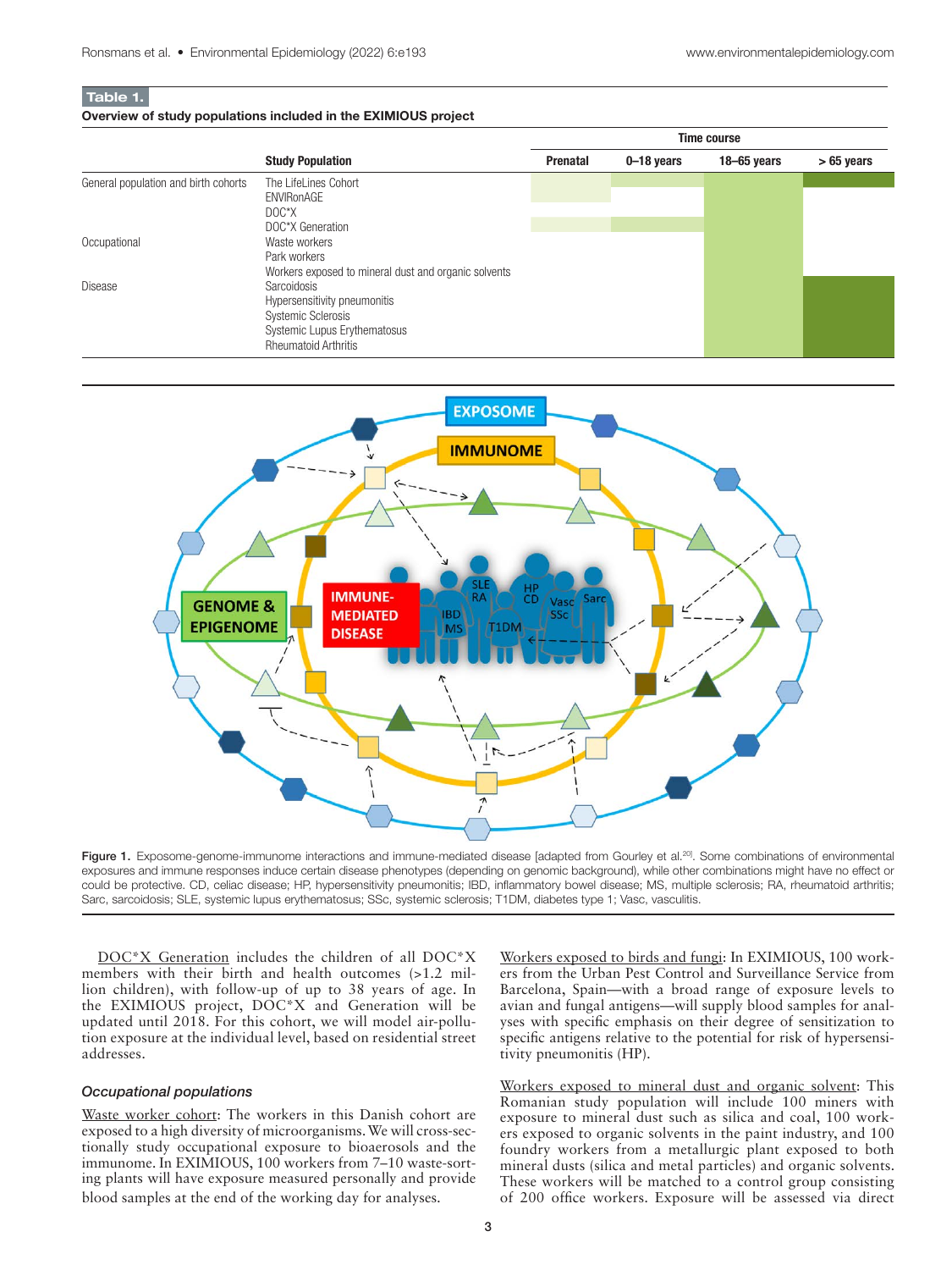

Figure 2. The Eximious methodology: two approaches that meet in the middle.<sup>21</sup>

measurements complemented with questionnaires. Health status will be thoroughly evaluated by clinical examination, chest X-ray, and lung function test. Blood samples—and in selected cases bronchoalveolar lavage fluid—will be collected to assess the immunome.

#### *Disease populations*

We will include populations of patients with five types of immune-mediated diseases—both granulomatous and autoimmune diseases. The following study populations will be included in the project: (1) 100 HP patients, recruited from the pulmonary fibrosis clinic in Vall d'Hebron University Hospital (Barcelona, Spain); (2) 100 patients with newly diagnosed sarcoidosis recruited at the sarcoidosis clinic in the University Hospitals of Leuven (KU Leuven) Belgium, (3) 100 patients with systemic lupus erythematosus recruited at the Cliniques universitaires Saint-Luc (UCL), Brussels, Belgium, (4) 100 patients with <u>rheumatoid arthritis</u> (UCL), and  $(5)$ 200 patients with systemic sclerosis (KU Leuven and UCL). Also, 200 individuals without immune-mediated diseases will be recruited from the clinics for cardiovascular, abdominal, urological, oncologic, or orthopedic conditions (KU Leuven and UCL).

## What will be measured?

## 1. Exposome

## *Exploiting existing data*

Several of the EXIMIOUS cohorts already include data on exposure that are hitherto unexplored in relation to immune-related health effects. By exploiting and combining these data, we will make maximum use of previous research efforts, enabling us to incorporate data on psychosocial factors, physical activity, endotoxins, organic dust, mineral dust, noise, wood dust, diesel exhaust, volatile organic compounds (VOCs), fumes, vapors, pesticides, metals, food, noise, air pollution, indoor air quality, biomarkers of exposure—such as particles, black carbon, solvents, and metabolites of chemical products in different biological samples (blood, urine, placental tissue)—and several omics. Information about the prenatal exposome is also available in the birth cohorts (ENVIR*ON*AGE, DOC\*X Generation).

#### *Mapping the exposome*

The EXIMIOUS consortium includes a network of laboratories that are able to measure a huge range of components by standardized and validated external or internal measurements. To map the exposome several of these "classic" collection strategies will be setup and combined. An overview of the most common is given in Table 2.

#### *Modeling exposure*

When data on (determinants of) occupational exposure are available, exposure will be modeled using existing and newly developed occupational exposure assessment tools. In disease cohorts, where accessing the workplace of the participant is difficult, exposure will be estimated based on a combination of interviews, job-exposure matrices, and expert assessment. To assess residential ambient air pollution  $(PM_{10}, PM_{2.5}, NO_2),$ established local and European land use and dispersion models are used.25

#### *Measuring external occupational exposures*

Exposure assessments will be done at the workplaces, according to the exposure gaps recognized in the modeling. Internationally elaborated and established methods, e.g., EN and ISO standards will be used for the exposure assessments of airborne pollutants, such as volatile and semivolatile compounds, metals and metalloids, diesel particulate matter, and respirable crystalline silica. Furthermore, organic dusts will be assessed, including allergens, micro-organisms, microplastics, and natural polymers. Skin patches and wipe samples will be used to evaluate dermal and surface exposure. Most methods are validated for a certain exposure route (inhalation and skin) and for single substances (e.g. silica) or groups of substances (e.g., metals and metalloids). The development of new and affordable techniques for qualitative and/or quantitative determination of mixed exposures will require duplicate or parallel sampling.

#### *Exposure to microplastics*

Microplastics are considered a global concern in environmental and occupational contamination. While most focus is on the aquatic environment, $26$  much less attention is paid to the presence of plastics as airborne particles. Methodologies for the characterization of microplastics in the environment are still under development. Often a combination of methods is used, including Fourier transform infra-red (FTIR), thermogravimetric analysis, eventually combined with FTIR, and gel permeation chromatography.9 One of the most powerful techniques is the combination of analytical pyrolysis with GC-MS (Pyr-GC-MS). This method, now under development by one of our consortium members (BeCOH), only requires a small amount of sample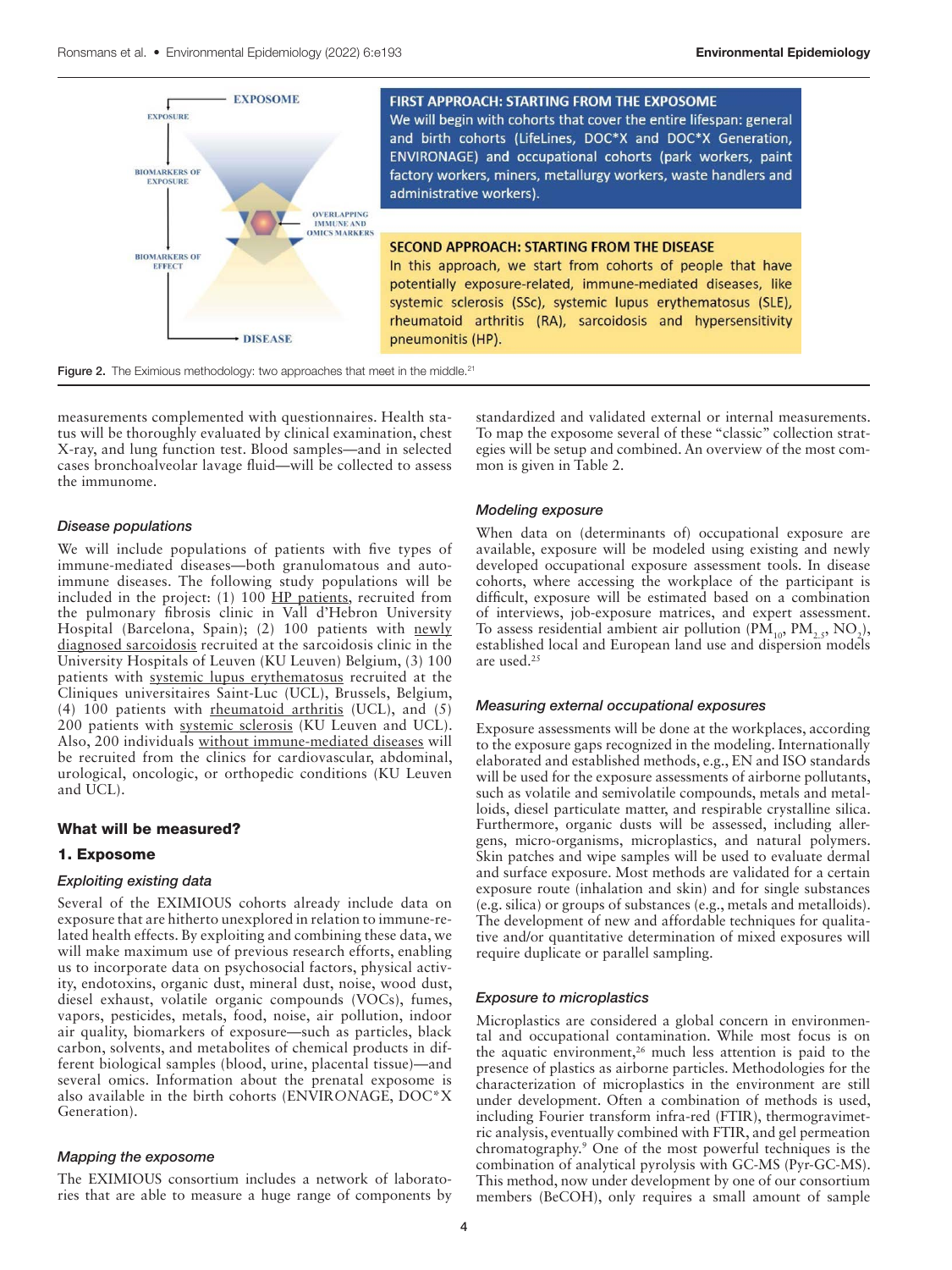## Table 2.

#### Overview of environmental sampling strategies

| <b>External samples</b>   |                                               |                              |               | <b>Biomonitoring</b>                           |                  |  |  |
|---------------------------|-----------------------------------------------|------------------------------|---------------|------------------------------------------------|------------------|--|--|
| <b>Parameter</b>          | <b>Additional information</b>                 | <b>Standard / Guidelines</b> | <b>Matrix</b> | <b>Parameter</b>                               | <b>Technique</b> |  |  |
| <b>AIR</b>                |                                               |                              | Blood         | Solvent screening                              | SHS-GC-MS        |  |  |
| Aerosol                   | inhalable, thoracic and respirable fractions; | <b>ISO 7708</b>              |               | Halogenated POPs (PCBs, HCB, PDBEs, DDT/       | GC-MS/MS         |  |  |
|                           | extra thoracic and tracheobronchial           | ISO 13138.                   |               | DDD/DDE)                                       |                  |  |  |
| Gasses and volatiles      | Ambient                                       | <b>ISO/TC 146/SC 3</b>       |               | Musks (cosmetics)                              | GC-MS/MS         |  |  |
|                           | Indoor atmospheres                            | ISO/TC 146/SC 6              |               |                                                |                  |  |  |
| Metals and metalloids     |                                               | EN 13890                     |               | Parabens (cosmetics)                           | LC-MS/MS         |  |  |
|                           |                                               | ISO 15202                    |               |                                                |                  |  |  |
|                           |                                               | ISO 30011                    |               |                                                |                  |  |  |
| Diesel particulate matter | Organic Carbon (OC), Elemental Carbon         | EN 14530                     | Urine         | ETU (carbamate pesticide metabolite)           | LC-MS/MS         |  |  |
| (DPM)                     | (EC) OR Total Carbon (TC).                    |                              |               |                                                |                  |  |  |
| Crystalline silica        |                                               | ISO 16258-1 & 16258-2        |               | Solvent screening                              | SHS-GC-MS        |  |  |
|                           |                                               | ISO 19087                    |               |                                                |                  |  |  |
| Volatile organic          |                                               | ISO 16000-6                  |               | Phenol & cresol (benzene, toluene exposure)    | SPME-GC-MS       |  |  |
| compounds (VOCs)          |                                               |                              |               |                                                |                  |  |  |
| Semi-volatile compounds   | polyaromatic hydrocarbons (PAHs)              | ISO 12884                    |               | Muconic acid, hippuric acid, mandelic acid     | GC-MS            |  |  |
| such as                   |                                               |                              |               | methylhippuric acid, (BTX exposure)            |                  |  |  |
| Aldehydes                 | formaldehyde, acetaldehyde, acrolein          | ISO 16000-3                  |               | Paraben metabolite: hydroxybenzoic acid        | LC-MS/MS         |  |  |
| <b>SKIN</b>               |                                               |                              |               | Hydroxy-PAH (PAH metabolites)                  | GC-MS/MS         |  |  |
| Aerosols and volatiles    | Skin patch                                    | <b>CEN/TR 15278</b>          |               | Bisphenol-A                                    | GC-MS/MS         |  |  |
|                           | Wipe sample                                   | <b>ISO/TR 14294</b>          |               |                                                |                  |  |  |
| Metalloids on skin        |                                               | ASTM D7822                   |               | 3-PBA, FPBA (pyrethroid pesticide metabolites) | GC-MS/MS         |  |  |

GC, gas chromatography; LC, liquid chromatography; MS, mass spectrometry; SHS, static headspace; POP, persistent organic pollutant.

and can be used to differentiate polymer types, and allows both qualitative and quantitative analysis.

### *Exposure to environmental microbiome*

Exposure to the environmental microbiome will be assessed based on the genomic DNA (gDNA) from dust samples collected from the occupational study sites, along with appropriate positive and negative (mock communities, extraction- and nontemplate PCR controls), processed on an automated nucleic acid purification platform (Roche MagNA Pure 96 System) as described before.<sup>27</sup> Absolute bacterial abundance will be measured by quantitative real-time PCR, using both 16SrRNA and genus-specific primers.28 Comprehensive molecular characterization of samples will be performed using the Illumina MiSeq NGS platform targeting the 16S rRNA marker gene as previously described.29 This method allows detection of difficult to culture and nonculturable taxa and enhances the ability to identify bacteria in samples with low abundance. Amplicon libraries will be grouped into operational taxonomic units (OTUs) on the basis of sequence similarity cut-offs, typically 90–97% similarity against publicly available 16S rRNA gene reference genomes, followed by classification to a particular taxonomic level (from kingdom to genera). Estimates of diversity (richness, Shannon-Wiener Index and Simpson Index) will be calculated and taxon-based community structures will be compared to determine if there are changes in community structure with time and differences dependent on exposure. Ecological relationships between bacteria will also be analyzed to determine the main drivers of community variance and bacterial co-occurrence. Analysis of metagenomic data generated from NGS platform will also be performed to evaluate the abundance of genes encoding antimicrobial resistance.

#### *Internal biomarkers of ambient air pollution*

There is a high societal need for adequate internal exposure markers allowing reduction of exposure misclassification. In this project, we will use an internal marker of black carbon as recently developed within an ERC proof of concept grant (INCALO). This biomarker is based on the label-free and

biocompatible detection of carbon-based particles under femtosecond pulsed illumination.30 The integration of this method in EXIMIOUS will allow us to make a direct linkage of black carbon with observed health effects and immunome profiles.

#### *Hyperspectral imaging (HSI)*

The spectral properties of airborne substances captured on sampling substrates can be used to develop techniques for a direct identification of the sample composition. Specific sample characteristics might be related to exposure profiles in certain industries and to potential health effects. For example, the toxicity of quartz is related to the time when the particle is produced (freshness) and reactions that take place at the surface of the particle,<sup>31</sup> which can be identified by spectral infrared (IR) analysis.<sup>32</sup> The hyperspectral imaging technique (imec's Snapscan system) will be used to identify substances on sampling substrates taken in parallel during exposure assessment (skin exposure and airborne exposure). A correlation study will be performed between the validated methods and Snapscan results. Until now, determining the levels and composition of dust in homes or workplaces is time-consuming, requiring complex logistics and analytical techniques. When validated, HSI could offer many new opportunities for mapping the exposome, because it can identify the composition of samples quickly and cheaply (see Figure 3).

## 2. Immumome

The immune system can be viewed as a human exposure sensor, as it changes throughout a person's lifetime, mainly in response to environmental triggers.<sup>5,33</sup> We will use various high-dimensional platforms to map the individual's immune system by assessing both function and phenotype (*immunomics*). It is one of the fundamentals of the project that an insight into the immunome can bring us complementary information about the exposome.

## *Deep immune profiling of adaptive immune cells*

We will use an advanced immunophenotyping platform allowing in-depth immune profiling of the adaptive immune system. Using an innovative flow-cytometry analyzer (BD FACSymphony)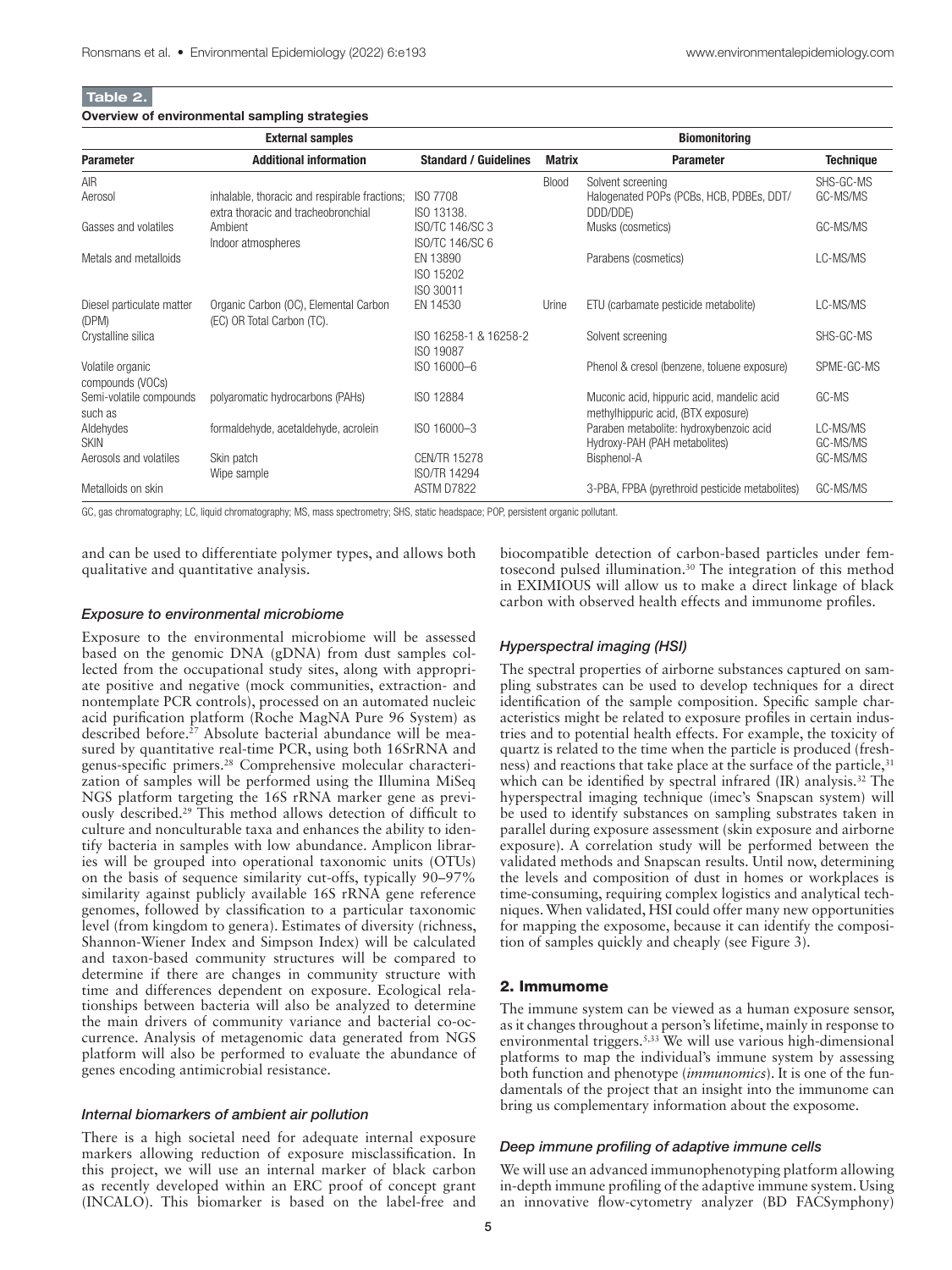

Figure 3. (A) imec Snapscan VNIR hyperspectral camera with LS150+ bands in 470-900nm. (B) Compact hyperspectral imaging (HSI) camera. (C) HSI image with robust classification of different ore oxide minerals with various colors and different chemical composition

with high-speed acquisition, up to 28 fluorochrome-tagged antibodies on a single cell can be analyzed, providing the effective quantification of multiple immune populations, including rare populations and their activation status, from a single vial of blood. Using this highly sensitive tool, extensive cell immune profiling can be carried out, theoretically for more than 1500 different cell subsets within the same patient, covering most of the major leukocyte subsets. The approach is robust and stable and scalable to the level of thousands of individuals. This approach combines the advantages of generating multiparameter analyses with those of high-throughput analysis (allowing the screening of 20–50 patients per day). Immune-cell profiles can be analyzed from either peripheral blood mononuclear cells (PBMCs) from the patient or directly from tissue after cell isolation. In addition, the cellular data will be complemented by plasma cytokine detection using multiplex assay with electroluminescence detection (MSD) detecting more than 50 parameters. While blood analysis can reliably identify systemic impact on the immune system, organ-specific disease might display a unique local immune signature. Therefore, we also aim at investigating immune cells from tissues in some prospective cohorts for targeted exposed organs when such samples are available.

#### *Deep immune profiling of innate immune cells*

To map the innate immune system, we will use cytometry by time of flight (CyTOF) mass spectrometry. CyTOF is an advanced, high-dimensional platform (40–45 simultaneous markers in one tube), allowing larger antibody panels and less blood volume than flow cytometry. This method will be used for the detection of functional immune-cell profiles in selected whole blood samples from the population studies allowing in-depth immune profiling with an innate focus, i.e., the classification of cell subtypes and their activation status, and the simultaneous detection of functional markers like intracellular cytokines, signaling pathways and proliferation. Combined with unsupervised mathematical algorithms, CyTOF is a powerful tool to explore and investigate the immune system with single-cell resolution and to identify new combinations of characteristics that are easily overlooked in traditional, supervised analyses. Complementary

in vitro exposures in a whole blood model will be performed to identify exposure-induced immune cell profiles and to support causal interferences.

#### *Multidimensional analysis of immunological parameters*

Given the ultra-high parameter nature of the data generated by both flow cytometry and CyTOF, a traditional analysis based on manual gating is not feasible. The introduction of automated analysis will allow the quantification of thousands of immune parameters and the ability to normalize technical variation introduced via longitudinal sampling. Additionally, data-driven (unsupervised) analyses will be performed to identify cell populations and immune cell fingerprints suitable as effect or disease biomarkers.

## 3. Multi-omics

Transcriptomic, (epi)genomics, and secretomics will be carried out to complement the immunome data and to complete our understanding of the immune effects of the exposome (see Figure 4). First, to identify epigenetic changes associated with chemical exposome and/or health outcomes, an epigenome-wide association study (EWAS) will be conducted. Genome-wide DNA methylation will be measured using the cost-effective Illumina Infinium Human Methylation EPIC array. In addition, to the analyses of genome-wide DNA methylation, we will study plasma/serum miRNA profiles in the participants. Bioinformatics and statistical tools—both open-source and commercially available software—will be used for the identification of differentially methylated regions (DMRs), together with their associated regulatory networks. Furthermore, a genomewide association study (GWAS) will be undertaken. Participants will be genotyped for 700,078 variants using the Infinium© HTS assay on Global Screening Array bead-chips (Illumina). Genotype calling will be done using GenomeStudio V2011.1 software. Next, telomere length—as an integrated exposome marker—will be measured using a validated qPCR protocol. Finally, we will characterize the cellular secretome by performing proteomic analysis of extracellular fluids (plasma, sputum).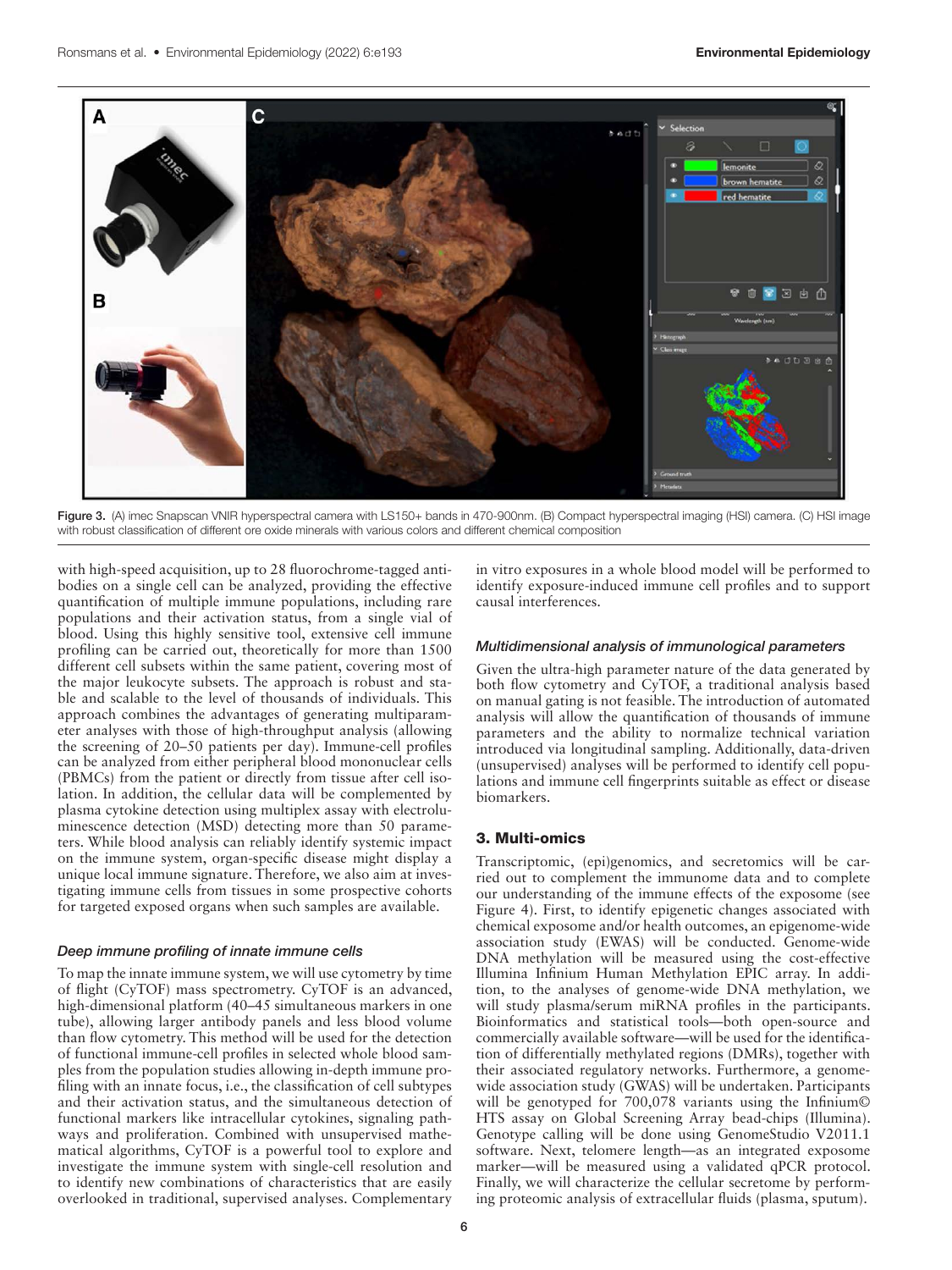

Figure 4. Schematic representation of the "multi-omics" approach—a unique combination of immunomics with other omics. mRNA, messenger RNA; miRNA, microRNA; SNP, single nucleotide polymorphism.

## 4. Combining it all—statistics and systems immunology

We will use a combination of statistical approaches and bioinformatics tools, based on systems immunology and machine learning, to integrate and analyze the extensive datasets created by high-throughput platforms measuring the internal and external exposome, immunological outcomes (immunome), other omics, and clinical data.

#### *Exposures and immune-related diseases in large cohorts*

The Danish DOC\*X cohort (with employment, exposure, and health data for more than 6 million people and 1.2 million of their children) and the Lifelines cohort contain a wealth of clinical and socio-economic data that remains unexplored in terms of the exposome and immunome. Neural networks will be used to identify causality between (combinations of) exposures, at different time points in life (adult, prenatal) and the risk of developing autoimmune disease. Hypotheses will be tested using prospective study designs that will guide the selection of exposures to monitor in the other cohorts. Thanks to the size of the DOC\*X cohort, we can be able to discover new—including rare—associations between exposome and immune effects, which are impossible to identify in smaller databases.

## *Systems Immunology—machine-learning analysis of the immune fingerprints associated with exposure and disease*

Systems Biology/Systems Immunology is an emerging scientific field that has seen major advances in the ability to combine and analyze large datasets coming from new, high-dimensional, immune-profiling platforms. To identify immune-parameter patterns associated with occupational exposure and/or autoimmune disease, we will consider a pan cohort multi-class classification model. As input for the classification model, we will use the outcome variables with all the immune parameters measured (immunome), treated as one high-dimensional data point per individual in each cohort. The primary aim of this approach will be to identify, which individual immunological variables are driven by the exposome and/or disease. In addition, this will greatly reduce the dimensionality of the immunological data for the secondary analysis, which focuses on identifying individual exposures that drive the immune variation, thus making this analysis statistically tractable. Examples of our approach can

be found at DOI:10.1038/s41467-021-23126-8 and 10.1016/j. envint.2020.106283.

# *Multiple exposure analyses, meet-in-the-middle cross-omics approach, and GWAS to integrate exposome, immunome, and clinical disease data*

As a complementary approach, we will apply multiple exposure models in which correlation structures between the immunome, epigenetics—miRNA and DNA methylation targets and telomere length—and multiple exposures will be visualized per cohort via ideograms to search for candidate biomarkers, whose levels are affected by exposures. We will identify the principal axes of immunome signals in response to exposures on the path towards disease among different omic levels by path and mediation analyses to assess the role of immune parameters as intermediate variables (mediators) between exposures and disease. Finally, a GWAS analysis will be performed to identify genotype-dependent effects of environmental exposures. Studying genetic variants that are known to disrupt exposure metabolism (single genes or complex pathways) has been demonstrated to be a promising strategy for identifying disease-related variants that interact with exposure.<sup>34</sup>

## Strengths and limitations

To date, studies in the field of immune-related health effects have focused on one or a few exposures and studied a narrow set of autoantibodies and/or diseases. These studies have shown that the concept of exposure-related immune-mediated health effects is sound but needs to be broadened. In the EXIMOUS project, we will try to broaden the scope (1) from one agent to a better understanding of the influence of whole exposome, (2) from selected immune effects to an in-depth while broad map of the immune system (immunome), and  $(3)$  from one disease to a broad spectrum of immune-mediated diseases. This will allow us to better understand the contribution of different environmental risk factors to the immune-mediated health effects, leading to a sound prioritization of targeted preventative actions.

EXIMIOUS will include a range of cohorts, which all have their strengths and limitations. While the DOC\*X and Lifelines cohorts encompass large populations including a range of available register data, most other cohorts have more limited numbers of participants, but focus on the in-depth study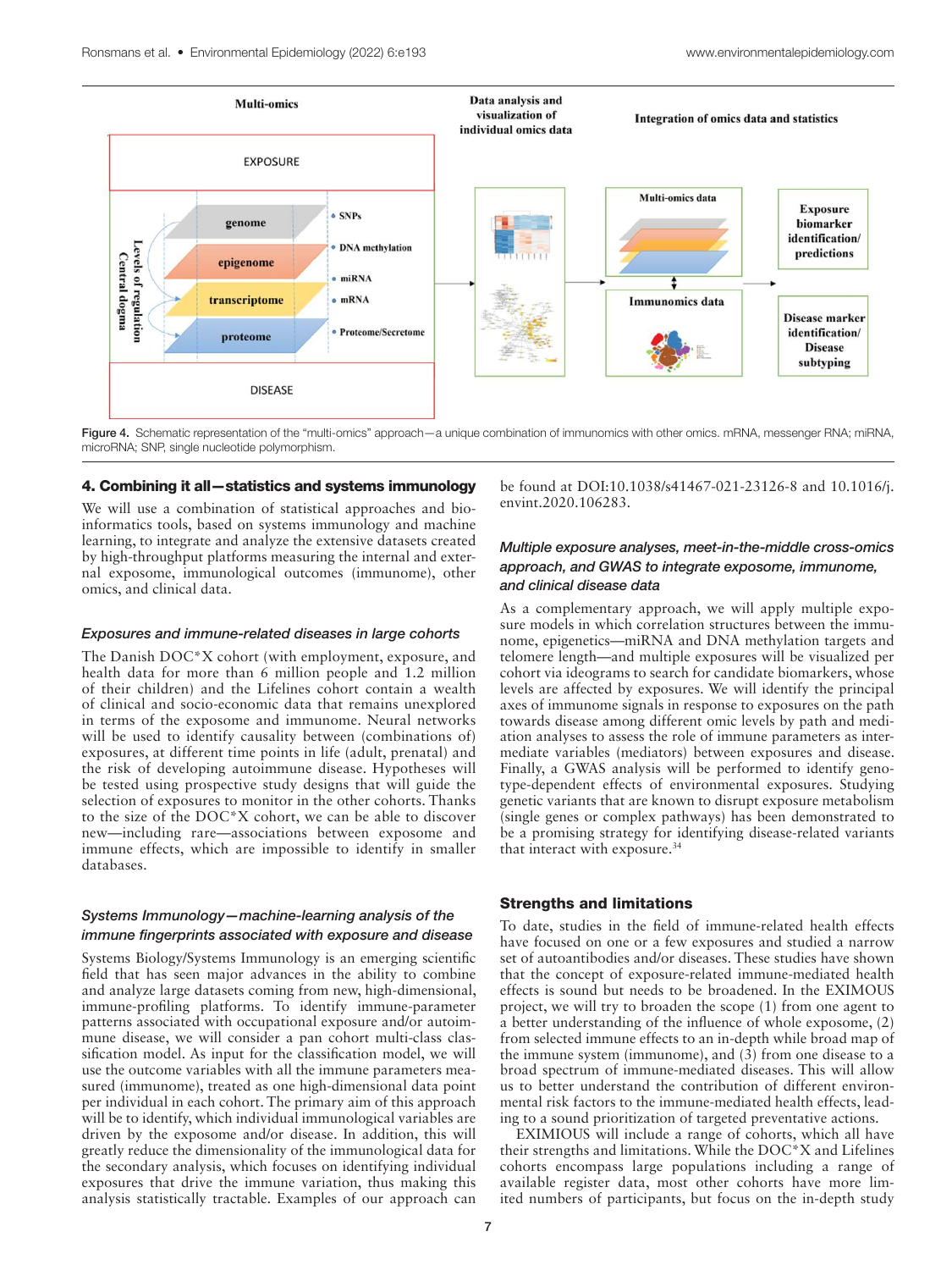of exposures and immune system. We now have the ability to holistically explore and integrate the human immunome, using new systems-level technologies that combine multiparameter data from high-throughput sources. It is only very recently that the first systems-immunology studies have been published with respect to healthy humans, $<sup>5</sup>$  demonstrating its</sup> tremendous potential. By integrating this "immunomics" in a multi-omics approach—including (functional) single-cell proteomics, genomics, epigenetics, transcriptomics, proteomics, and secretomics—we will gain a multi-dimensional insight into the different omics layers,<sup>35</sup> the flow of information and complex interactions.

The methodology of discovering immune fingerprints that are associated with immune-related disease has been successfully used by researchers in our consortium to identify the immunological parameters that (statistically) predict juvenile idiopathic arthritis (JIA) disease status and disease activity.<sup>36</sup> The pioneering study involved 85 children with JIA and 43 control children. A machine-learning approach, using random forests and 10-fold cross-validation, trained an algorithm with 91% accuracy in predicting JIA status. The analysis of the dominant parameters in the model identified the frequency of the iNKT cells as the single parameter with the strongest association with the disease status. This demonstrates the utility and efficacy of our immunomics approach to identify biomarkers with diagnostic potential in relatively simple tests.

Our approach might also lead to improvements in immune-related disease prediction, as for the LifeLines cohort we will analyze bio-banked blood samples from participants before they had developed disease.

## **Conclusion**

EXIMIOUS will develop a novel approach to assess the human exposome by combining innovative ways of characterizing and quantifying multiple environmental exposures (exposome) and mapping exposure-induced immune effects (immunome and immune diseases). Novel bioinformatics tools will be developed, using systems biology, artificial intelligence, and machine learning, to combine and analyze the huge datasets linking the exposome, immunome, and other omics data with clinical and socio-economic data. By exploring the entire pathway from exposome, to immune fingerprint, to disease during a person's lifetime (including prenatal exposure) we will better understand the mechanisms that lead to exposure-related immune effects at different stages of life and pinpoint the most relevant exposures and people at risk to direct specific preventative actions and policies at the individual, group, and population levels, and so contribute to better healthcare.

The innovation potential of EXIMIOUS does not lie only in the separate innovations of the various disciplines but in the fact that with this consortium, we have brought together the expertise from fields that simply did not interact before, enabling us to make a leap forward in mapping the exposome, as we will broaden its scope to include the immunome.

## ACKNOWLEDGMENTS

This project has received funding from the European Union's Horizon 2020 research and innovation programme under grant agreement No 874707.

#### References

- 1. Dietert RR, Luebke RW. *Immunotoxicity, Immune Dysfunction, and Chronic Disease*. Springer Science & Business Media; 2012.
- Lerner A, Jeremias P, Matthias T. The World Incidence and Prevalence of Autoimmune Diseases is Increasing. *Int J Celiac Dis*. 2015;3:151–155.
- World Health Organization. Principles and Methods for Assessing Autoimmunity Associated with Exposure to Chemicals; 2006. Accessed October 1, 2018.<http://apps.who.int/iris/handle/10665/43603>
- 5. Brodin P, Jojic V, Gao T, et al. Variation in the human immune system is largely driven by non-heritable influences. *Cell.* 2015;160:37–47.
- 6. Powell JJ, Van de Water J, Gershwin ME. Evidence for the role of environmental agents in the initiation or progression of autoimmune conditions. *Environ Health Perspect.* 1999;107 Suppl 5:667–672.
- 7. Feghali-Bostwick C, Medsger TA Jr, Wright TM. Analysis of systemic sclerosis in twins reveals low concordance for disease and high concordance for the presence of antinuclear antibodies. *Arthritis Rheum.* 2003;48:1956–1963.
- 8. Miller FW, Alfredsson L, Costenbader KH, et al. Epidemiology of environmental exposures and human autoimmune diseases: findings from a National Institute of Environmental Health Sciences Expert Panel Workshop. *J Autoimmun.* 2012;39:259–271.
- 9. Parks CG, Miller FW, Pollard KM, et al. Expert panel workshop consensus statement on the role of the environment in the development of autoimmune disease. *Int J Mol Sci.* 2014;15:14269–14297.
- 10. Parks CG, Conrad K, Cooper GS. Occupational exposure to crystalline silica and autoimmune disease. *Environ Health Perspect.* 1999;107 Suppl 5:793–802.
- 11. Shtraichman O, Blanc PD, Ollech JE, et al. Outbreak of autoimmune disease in silicosis linked to artificial stone. *Occup Med (Lond).* 2015;65:444–450.
- 12. Jonsson E, Järvholm B, Andersson M. Silica dust and sarcoidosis in Swedish construction workers. *Occup Med (Lond).* 2019;69:482–486.
- 13. Pollard KM, Hultman P, Kono DH. Toxicology of autoimmune diseases. *Chem Res Toxicol.* 2010;23:455–466.
- 14. Bodin J, Stene LC, Nygaard UC. Can exposure to environmental chemicals increase the risk of diabetes type 1 development? *Biomed Res Int.* 2015;2015:208947.
- 15. Haustein UF, Lietzberg B. Occupational Connective Tissue Disorders. In: John SM, Johansen JD, Rustemeyer T, Elsner P, Maibach HI, eds. *Kanerva's Occupational Dermatology*. Springer International Publishing; 2020:393–425.
- 16. Newman KL, Newman LS. Occupational causes of sarcoidosis. *Curr Opin Allergy Clin Immunol.* 2012;12:145–150.
- 17. Wild CP. Complementing the genome with an "exposome": the outstanding challenge of environmental exposure measurement in molecular epidemiology. *Cancer Epidemiol Biomarkers Prev.* 2005;14:1847–1850.
- 18. Rappaport SM, Smith MT. Epidemiology. Environment and disease risks. *Science.* 2010;330:460–461.
- 19. Sanchez-Roman J, Wichmann I, Salaberri J, Varela JM, Nuñez-Roldan A. Multiple clinical and biological autoimmune manifestations in 50 workers after occupational exposure to silica. *Ann Rheum Dis.* 1993;52:534–538.
- 20. Gourley M, Miller FW. Mechanisms of disease: environmental factors in the pathogenesis of rheumatic disease. *Nat Clin Pract Rheumatol.* 2007;3:172–180.
- 21. Vineis P, Perera F. Molecular epidemiology and biomarkers in etiologic cancer research: the new in light of the old. *Cancer Epidemiol Biomarkers Prev.* 2007;16:1954–1965.
- 22. Scholtens S, Smidt N, Swertz MA, et al. Cohort profile: lifelines, a three-generation cohort study and biobank. *Int J Epidemiol.* 2015;44:1172–1180.
- 23. Janssen BG, Madhloum N, Gyselaers W, et al. Corrigendum cohort profile: the ENVIRonmental influence ON early AGEing (ENVIRONAGE): a birth cohort study. *Int J Epidemiol.* 2017;46:1387m.
- 24. Flachs EM, Petersen SEB, Kolstad HA, et al. Cohort Profile: DOC\*X: a nationwide Danish occupational cohort with eXposure data - an open research resource. *Int J Epidemiol.* 2019;48:1413–1413k.
- 25. Khan J, Kakosimos K, Raaschou-Nielsen O, et al. Development and performance evaluation of new AirGIS – A GIS based air pollution and human exposure modelling system. *Atmos Environ*. 2019;198:102–121.
- 26. Qiu Q, Tan Z, Wang J, Peng J, Li M, Zhan Z. Extraction, enumeration and identification methods for monitoring microplastics in the environment. *Estuar Coast Shelf Sci*. 2016;176:102–109.
- 27. Einarsson GG, Comer DM, McIlreavey L, et al. Community dynamics and the lower airway microbiota in stable chronic obstructive pulmonary disease, smokers and healthy non-smokers. *Thorax.* 2016;71:795–803.
- 28. Nadkarni MA, Martin FE, Jacques NA, Hunter N. Determination of bacterial load by real-time PCR using a broad-range (universal) probe and primers set. *Microbiology (Reading).* 2002;148(Pt 1):257–266.